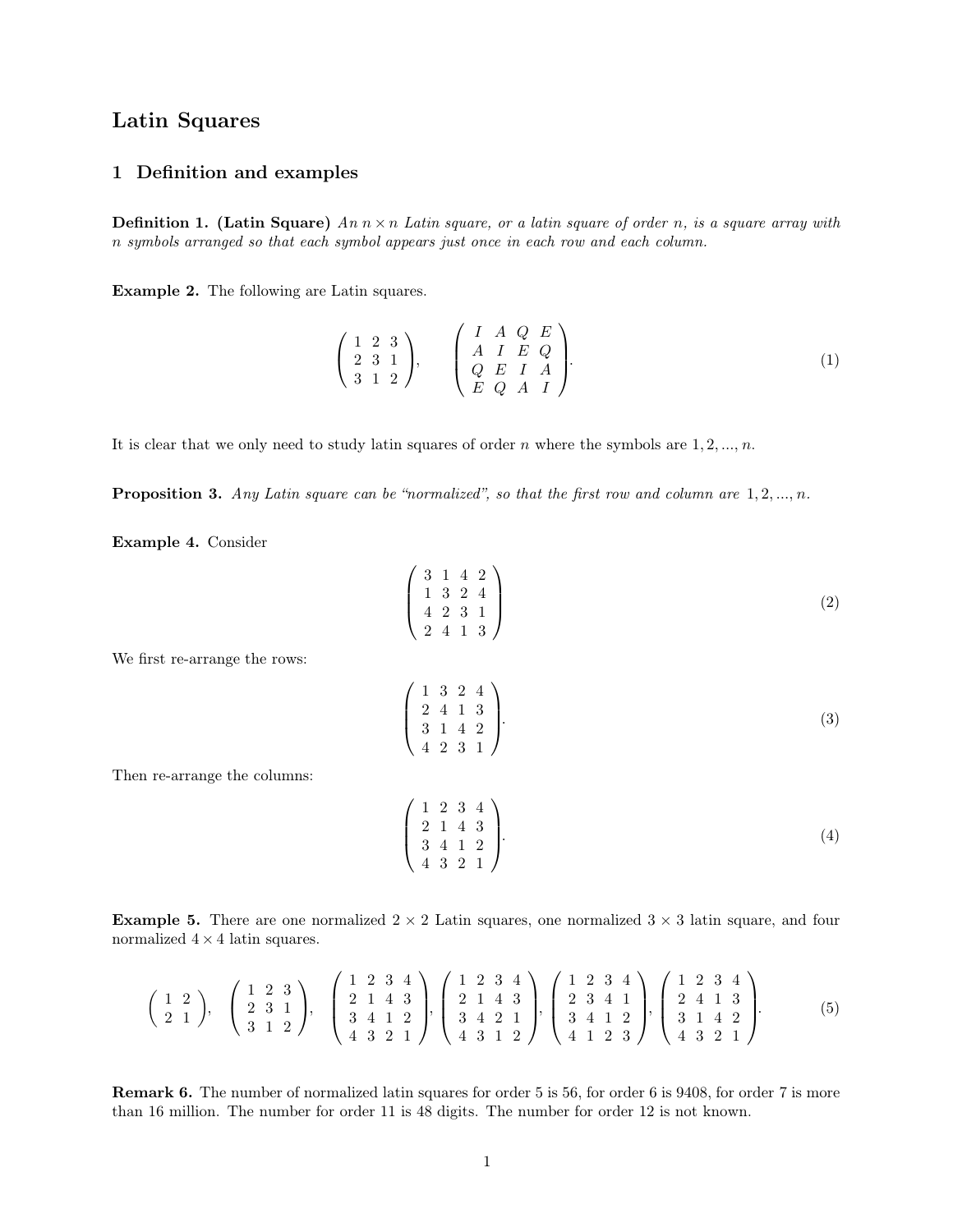**<sup>2</sup> Construction of Latin squares** 2 Construction of Latin squares<br>There are several obvious ways of constructing Latin squares.

**2 Construction of Latin squares**<br>There are several obvious ways of constructing Latin squares.<br>**Theorem 7.** Let n be a positive integer. Let A be the n-by-n array whose entry  $a_{ij}$  in row i and column j is **Theorem 7.** Let *n* be a positive integer. Let *A* be the *n*-by-*n* array who<br>  $a_{ij} = b_{ij} + 1,$   $b_{ij} = (i - 1) + (j - 1)$  (m<br> *Then A is a Latin square of order <i>n* with symbols  $\{1, 2, ..., n\}$ .

<span id="page-1-0"></span>s ways of constructing Latin squares.  
\npositive integer. Let A be the n-by-n array whose entry 
$$
a_{ij}
$$
 in row i and column j is  
\n
$$
a_{ij} = b_{ij} + 1, \t b_{ij} = (i - 1) + (j - 1) \t (mod n)
$$
\n(6)

**Proof.** Exercise. □

**Then A** is a Latin square of order *n* with symbols  $\{1, 2, ..., n\}$ .<br> **Proof.** Exercise.<br> **Theorem 8.** Let *n* be a positive integer. Let *m* be co-prime to *n*. Let *A* be the *n*-by-*n* array whose entry  $a_{ij}$  in row i **Proof.** Exercise.<br>**Theorem 8.** Let *n* be a positive *i*  $a_{ij}$  *in row i* and column *j* is *a* positive integer. Let *m* be co-prime to *n*. Let *A* be the *n*-by-*n* array whose entry  $a_{ij} = b_{ij} + 1$ ,  $b_{ij} = m(i-1) + (j-1)$  (mod *n*). (7) *Theorem 6: Let n be a positive integer.* Let *m be co prime to n: Le*  $a_{ij}$  *in row i and column j is*<br> $a_{ij} = b_{ij} + 1$ ,  $b_{ij} = m(i-1) + (j-1)$  (n<br>*Then A is a Latin square of order n with symbols*  $\{1, 2, ..., n\}$ .

<span id="page-1-1"></span>
$$
a_{ij} = b_{ij} + 1, \t b_{ij} = m(i-1) + (j-1) \t (mod n). \t (7)
$$

**Proof.** Exercise. □

Then A is a Latin square of order *n* with symbols  $\{1, 2, ..., n\}$ .<br> **Proof.** Exercise.<br> **Example 9.** Consider the case  $n = 4$ . Then the above methods both give

Dof. Exercise.

\nExample 9. Consider the case 
$$
n = 4
$$
. Then the above methods both give

\n
$$
\begin{pmatrix}\n1 & 2 & 3 & 4 \\
2 & 3 & 4 & 1 \\
3 & 4 & 1 & 2\n\end{pmatrix}
$$
\nExercise 1. How many different normalized  $5 \times 5$  Latin squares can be constructed using Theorems 7 and 8?

**Exercise1.** How many different normalized  $5 \times 5$  Latin squares can be constructed using Theorems 7 and 8?<br>In fact we have much freedom in constructing a Latin square. We now prove that we can simply start from the firs **Exercise 1.** How many different normalized  $5 \times 5$  Latin squares can be constructed.<br>In fact we have much freedom in constructing a Latin square. We now prefile first row  $1, 2, ..., n$ , and then add one row at a time, as lon i. each row is a permutation of  $1, 2, ..., n$ , and then add one row at a time<br>i. each row is a permutation of  $1, 2, ..., n$ ;<br>i. no sumbel is reported in any selumn at any star act we have much freedom in constructing a Latin square<br>first row 1, 2, ..., *n*, and then add one row at a time, as lo<br>i. each row is a permutation of 1, 2, ..., *n*;<br>ii. no symbol is repeated in any column at any step.

- 
- 

i. each row is a permutation of  $1, 2, ..., n$ ;<br>ii. no symbol is repeated in any column at any step.<br>Now we prove that this procedure always works, that is we won't get stuck before the square is finished.

ii. no symbol is repeated in any column at any step.<br>Now we prove that this procedure always works, that is we won't get stuck before the square is finished.<br>At the *m*th step, each column has already used *m* symbols fro ii. no symbol is repeated in any column at any step.<br>Now we prove that this procedure always works, that is we won't get stuck before the square is finished.<br>At the *m*th step, each column has already used *m* symbols fro Now we prove that this procedure always works, that is we won't get stu<br>At the *m*th step, each column has already used *m* symbols from 1, 2, ..<br>symbols in the *i*th column be denoted  $S_i$ . Then the procedure would be *a* 

Now we prove that this procedure always works, that is we won't get stuck before the square is imished.<br>At the *m*th step, each column has already used *m* symbols from 1, 2, ..., *n*. Let the set of the remaining<br>symbols symbols in the *i*th column be denoted  $S_i$ . Then the procedure would be able to continue if and only if there<br>is a permutation  $\sigma: \{1, 2, ..., n\} \mapsto \{1, 2, ..., n\}$  such that  $\sigma(i) \in S_i$ .<br>We now turn this into a graph theoretic is a permutation  $\sigma: \{1, 2, ..., n\} \mapsto \{1, 2\}$ <br>We now turn this into a graph theoreti<br> $n_L$  and  $1_R, ..., n_R$ . Whenever  $j \in S_i$ , whenever  $j \in S_i$ , Then the existence of the aforemention<br>that do not share any end points.<br>To show t We now turn this into a graph theoretic problem. Consider a graph of order 2 n, with vertices denoted  $1_L, ..., n_L$  and  $1_R, ..., n_R$ . Whenever  $j \in S_i$ , we draw an edge between  $i_L$  and  $j_R$ . We do not draw any other edge.<br>Then the  $n_L$  and  $1_R, ..., n_R$ . Whenever  $j \in S_i$ , we draw an edge between  $i_L$  and  $j_R$ . We do not draw any other edge.<br>Then the existence of the aforementioned permutation is equivalent to a "perfect matching", that is *n* edges that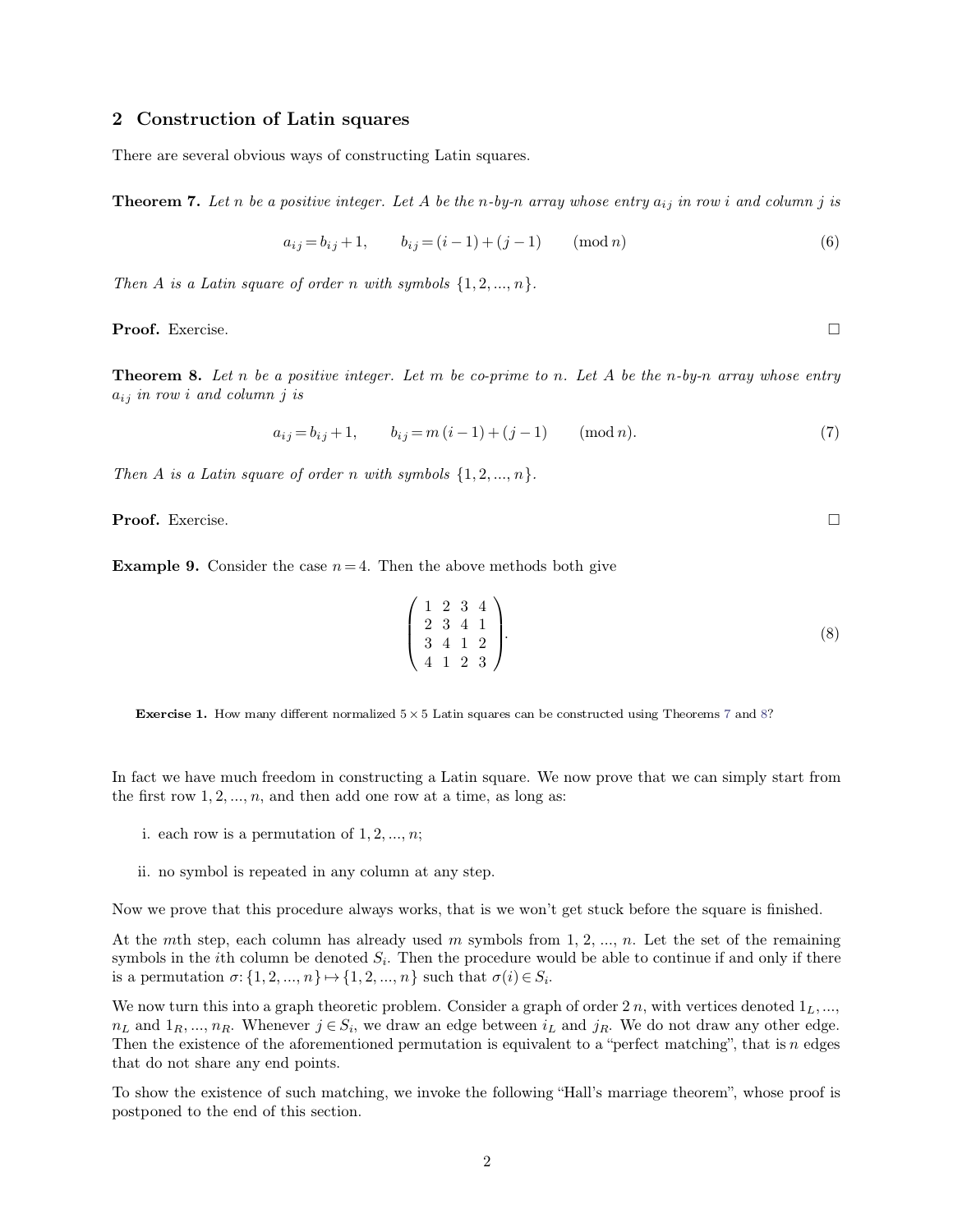**Theorem 10. (Hall)** Such n edges exist if and only if for every subset  $\{i_1, ..., i_l\}$  of vertices of  $\{1_L, ..., n_L\}$ , the number of vertices adjacent to them (two vertices are adjacent if they are connected by an edge) is no **Theorem 10. (H**<br>*the number of ver*<br>*less than l*.

<span id="page-2-0"></span>**Theorem 10. (Hall)** Such n edges exist if and only if for every subset  $\{i_1, ..., i_l\}$  of vertices of  $\{1_L, ..., n_L\}$ ,<br>the number of vertices adjacent to them (two vertices are adjacent if they are connected by an edge) is no the number of vertices adjacent to them (two vertices are adjacent if they are connected by an edge) is no<br>less than l.<br>In light of Theorem 10, all we need to show is that for any  $\{i_1, ..., i_l\} \subseteq \{1, 2, ..., n\}$ , the union  $S_{$ in  $S_{i_1}, ..., S_{i_l}$ . However this is not possible as at the beginning each symbol is repeated exactly *n* times, and at each step we take away exactly one copy of 1, 2, ..., *n*, reducing the number of repetition exactly by *i* if  $|S_{i_1} \cup \cdots \cup S_{i_l}|$  and  $S_{i_1} \cup \cdots \cup S_{i_l}$  and  $S_{i_1} \cup \cdots \cup S_{i_l}$  are possible as at this condition is satisfied. Notice that  $|S_i| = n - m$  for every *i*.<br> *if*  $|S_{i_1} \cup \cdots \cup S_{i_l}| < l$ , then there is one symbol In light of Theorem 10, all we need to show is that for any  $\{i_1, ..., i_l\} \subseteq \{1, 2, ..., n\}$ , the union  $S_{i_1} \cup \cdots \cup S_{i_l}$  has at least  $l$  elements. We show now that this condition is satisfied. Notice that  $|S_i| = n - m$  for ev has at least *l* elements. We show now that this condition is satisfied. Notice that  $|S_i| = n - m$  for every *i*.<br>Now if  $|S_{i_1} \cup \cdots \cup S_{i_l}| < l$ , then there is one symbol in  $S_{i_1} \cup \cdots \cup S_{i_l}$  that is repeated at least  $n$ has at least  $l$  elements. We show now that the Now if  $|S_{i_1} \cup \cdots \cup S_{i_l}| < l$ , then there is one sy in  $S_{i_1},..., S_{i_l}$ . However this is not possible as at each step we take away exactly one copy of Therefore at *m*th step

Therefore at mth step each symbol is repeated exactly  $n - m$  times in  $S_1, ..., S_n$  and would be repeated no<br>more than  $n - m$  times in  $S_{i_1}, ..., S_{i_l}$ .<br>Thus ends the proof.<br>**Proof.** (of Hall's Marriage Theorem) The necessity of more than  $n-m$  time<br>Thus ends the proof.<br>**Proof.** (of Hall's N<br>prove sufficiency.<br>We prove through ind

**Proof. (of Hall's Marriage Theorem)** The necessity of the condition is obvious. In the following we<br>prove sufficiency.<br>We prove through induction on *n*. When  $n = 1$  the conclusion is obvious. Now assume that the conclus **Proof. (of Hall's Marriage Theorem)** The necessity of the condition is obvious. In the following we prove sufficiency.<br>We prove through induction on *n*. When  $n = 1$  the conclusion is obvious. Now assume that the conclus **Proof.** (of Hall's Marriage The<br>prove sufficiency.<br>We prove through induction on *n*. I<br>holds for 1, 2, ..., *n*. Consider a grap<br>condition. There are two cases. prove sufficiency.<br>We prove through induction on *n*. When  $n = 1$  the conclusion is obvious. Now assume that the conclusion<br>holds for 1, 2, ..., *n*. Consider a graph with vertices  $\{1_L, ..., (n + 1)_L, 1_R, ..., (n + 1)_R\}$  satisfyin least *l* + 1, then we can match up the left vertices  $\{1_L, ..., (n+1)_L, 1_R, ..., (n+1)_R\}$  satisfies on. There are two cases.<br>
if for every  $l \leq n$  and every subset  $\{i_1, ..., i_l\} \subseteq \{1_L, ..., (n+1)_L\}$  the number of adjacent least  $l + 1$ 

- -
	- Let  $l \leq n$  and every subset  $\{i_1, ..., i_l\} \subseteq \{1_L, ..., (n+1)_L\}$  the number of adjacent vertices is at st  $l+1$ , then we can "match up" the left vertices and right vertices as follows:<br>
	 Match up  $1_L$  with any adjacent vertex. them. Then we can "match up" the left vertices and right vertices as follows:<br>Match up  $1_L$  with any adjacent vertex.<br>Let  $G'$  be the graph obtained by deleting these two vertices and the edges emanating from<br>them. Then Match up  $1_L$  with any adjacent vertex.<br>Let  $G'$  be the graph obtained by deleting these two verthem. Then  $G'$  has  $2n$  vertices and still satisfies the assumptions by the remaining vertices. them. Then  $G'$  has  $2n$  vertices and still satisfies the assumption of the theorem. By induction hypothesis we can match up the remaining vertices.<br>**Exercise 2.** Prove that  $G'$  still satisfies the assumption.

- them. Then  $G'$  has 2 *n* vertices and still satisfies the assumption of the theorem. By induction<br>hypothesis we can match up the remaining vertices.<br>**Exercise 2.** Prove that  $G'$  still satisfies the assumption.<br>ii. If th hypothesis we can match up the remaining vertices.<br> **Exercise 2.** Prove that  $G'$  still satisfies the assumption.<br>
If there is  $l \le n$  and a subset  $\{i_1, ..., i_l\} \subseteq \{1_L, ..., (n+1)_L\}$  such<br>
is exactly  $l$ , then we can "match up"
	- **Exercise 2.** Prove that *G'* still satisfies the assumption.<br>
	here is  $l \leq n$  and a subset  $\{i_1, ..., i_l\} \subseteq \{1_L, ..., (n+1)_L\}$  such that the number of adjacent vertices<br>
	xactly *l*, then we can "match up" the vertices as follo
- here is  $l \le n$  and a subset  $\{i_1, ..., i_l\} \subseteq \{1_L, ..., (n+1)_L\}$  such that the number of adjacent vertices<br>vactly  $l$ , then we can "match up" the vertices as follows.<br>
 Let the  $l$  adjacent vertices be  $\{r_1, ..., r_l\} \subset \{1_R, ..., (n+1)_$ Let the *l* adjacent vertices be  $\{r_1, ..., r_l\} \subset \{1_R, ..., (n+1)_R\}$ . As  $l \le n$  by induction hypothesis<br>we can match up  $\{i_1, ..., i_l\}$  with  $\{r_1, ..., r_l\}$ .<br>Delete these 2 *l* vertices and edges connected to them. What remains is Let the *l* adjacent vertices be  $\{r_1, ..., r_l\} \subset \{1_R, ..., (n+1)_R\}$ . As  $l \le n$  by induction hypothesis<br>we can match up  $\{i_1, ..., i_l\}$  with  $\{r_1, ..., r_l\}$ .<br>Delete these 2 *l* vertices and edges connected to them. What remains is we can match up  $\{i_1, ..., i_l\}$  with  $\{r_1, ..., r_l\}$ .<br>
Delete these 2 l vertices and edges connected to them. What remains is a graph  $G'$  with<br>
2  $(n + 1 - l)$  vertices. We claim that  $G'$  still satisfies the assumption of the t Contradiction. □ 2  $(n + 1 - l)$  vertices. We claim<br>there is a subset  $\{l_1, ..., l_k\} \subset \{\}$ <br>vertices. But then the subset  $\{i_1\}$ <br>Contradiction.<br>**3 Orthogonal latin squares**

**21.13. Orthogonal latin squares**<br>**Definition 11. (Orthogonal latin squares)**  $Two\ n \times n$  *latin squares are orthogonal if, when superimposed,*<br>each of the  $n^2$  possible pairings of a symbol from each square appears exactly **2 Orthogonal latin squares**<br> **Definition 11. (Orthogonal latin squares)** Two  $n \times n$  latin squares are orthogonal if,<br>
each of the  $n^2$  possible pairings of a symbol from each square appears exactly once. **Definition 11. (Orthogonal latin squares)** Two  $n \times n$  latin square ach of the  $n^2$  possible pairings of a symbol from each square appearing Example 12. The following two latin squares are orthogonal:

a symbol from each square appears exactly once.  
latin squares are orthogonal:  

$$
\begin{pmatrix} 1 & 2 & 3 \\ 2 & 3 & 1 \\ 3 & 1 & 2 \end{pmatrix}, \qquad \begin{pmatrix} 1 & 2 & 3 \\ 3 & 1 & 2 \\ 2 & 3 & 1 \end{pmatrix}.
$$
 (9)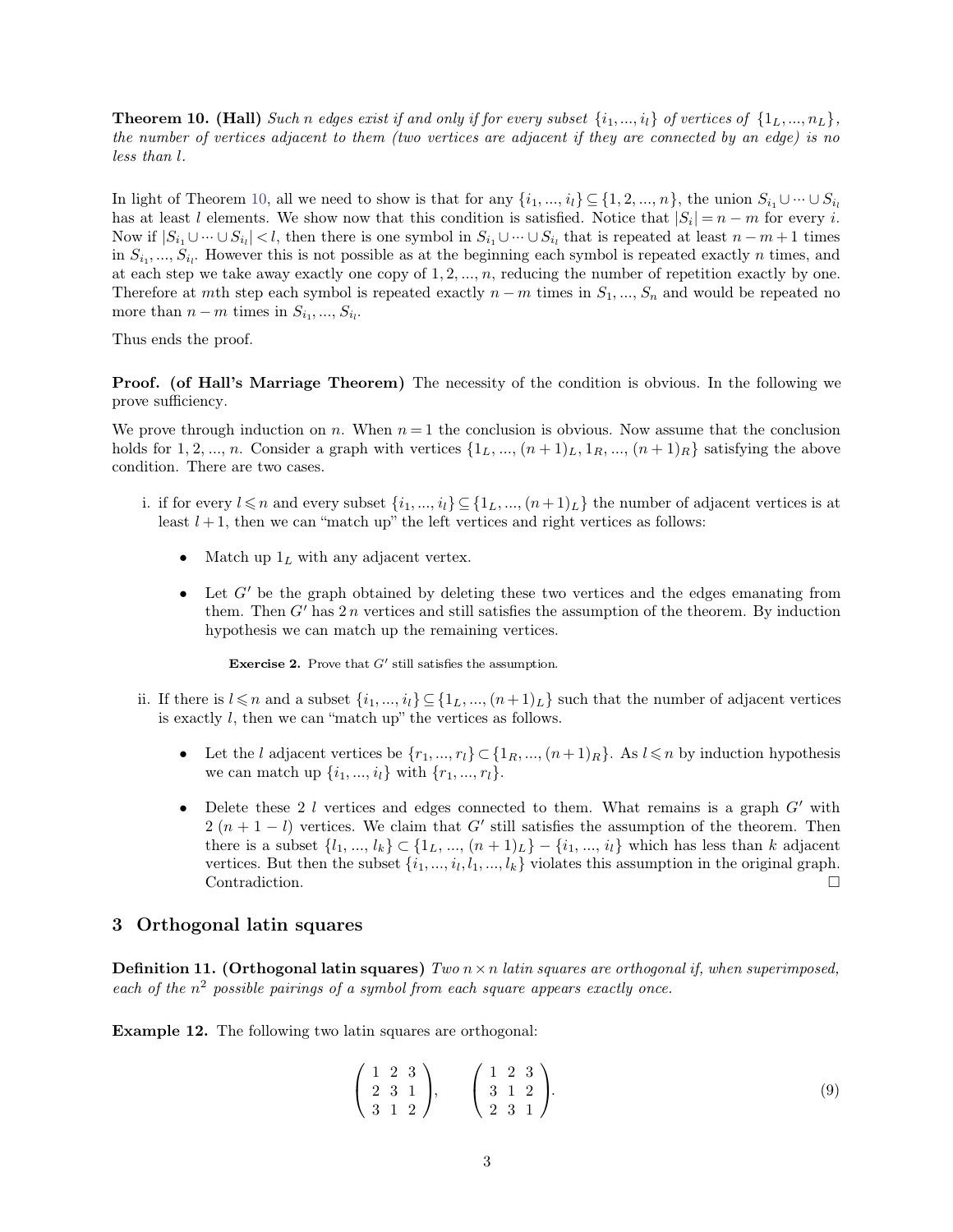**Exercise 3.** Are the following  $5 \times 5$  latin squares orthogonal to each other?

(5) latin squares orthogonal to each other?  
\n
$$
\begin{pmatrix}\nA & B & C & D & E \\
C & D & E & A & B \\
E & A & B & C & D \\
B & C & D & E & A \\
D & E & A & B & C\n\end{pmatrix},\n\begin{pmatrix}\na & b & c & d & e \\
b & c & d & e & a \\
c & d & e & a & b \\
d & e & a & b & c \\
e & a & b & c & d\n\end{pmatrix}.
$$
\n(10)

**Exercise 4.** Prove that there are no orthogonal Latin squares of order <sup>2</sup>.

**Example 13.** We want to test the effects of *n* different quantities of water and *n* types of fertilizer on the yield of wheat on a certain type of soil. We see that there are  $n^2$  possible combinations of water and fe Exercise 4. Prove that there are no orthogonal Latin squares of order 2.<br> **Example 13.** We want to test the effects of *n* different quantities of w yield of wheat on a certain type of soil. We see that there are  $n^2$  po b c a  $\prime$ <br>der 2.<br>tities of water and n types of fertilizer on the<br><sup>2</sup> possible combinations of water and fertilizer.<br>me for each of the  $n^2$  possible water-fertilizer **Exercise 4.** Prove that there are no orthogonal Latin squares of order 2.<br> **Example 13.** We want to test the effects of *n* different quantities of water and *n* types of yield of wheat on a certain type of soil. We see  $\alpha$  types of fertilizer on the<br>ons of water and fertilizer.<br> $\alpha^2$  possible water-fertilizer<br>ut the field. Thus, it may **Example 13.** We want to test the effects of *n* different quantities of water and *n* types of fertilizer on the yield of wheat on a certain type of soil. We see that there are  $n^2$  possible combinations of water and fe **Example 13.** We want to test the effects of *n* different quantities of water and *n* types of fertilizer on the yield of wheat on a certain type of soil. We see that there are  $n^2$  possible combinations of water and fe **Example 13.** We want to test the effects of *n* different quantities of water and *n* types of fertilizer on the yield of wheat on a certain type of soil. We see that there are  $n^2$  possible combinations of water and fe yield of wheat on a certain type of soil. We see that there are  $n^2$  possible combinations of water and fertilizer.<br>The test field is rectangular and subdivided into  $n^2$  plots, one for each of the  $n^2$  possible water-The test held is rectangular and subdivided into  $n^2$  plots, one for each of the  $n^2$  possible water-fertilizer combinations. there is no reason to expect that soil fertility is the same throughout the field. Thus, it m combinations. there is no reason to expect that soil fertility is the same throughout the held. Thus, it may<br>very well be that the first row is of high fertility, and therefore a higher yield of wheat will occur, which is very well be that the first row is of high fertility, and therefore a higher yield of wheat will occur, which is not<br>due solely to the quantity of water and the type of fertilizer used on it. We are likely to minimize the due solely to the quantity of water and the type of fertilizer used on it. We are likely to minimize the influence<br>of soil fertility on the yield of wheat if we insist that each quantity of water occur no more than once i of soil fertility on the yield of wheat if we insist that each quantity of water occur no more than once in any<br>row and in any column, and similarly that each type of fertilizer occur no more than once in any row and in<br>a of order *n*, and also the application of the *n* types of fertilizer should determine a Latin square *B* of order *n*. Since all  $n^2$  possible water-fertilizer combinations are to be treated, when the two Latin squares

 $A^r = (a_{ij}^r)$  *and*  $A^s = (a_{ij}^s)$  *through* **Theorem 14.** Let n be a prime. Let  $r, s \in \{1, 2, ..., n-1\}$  be two different numbers. Define two arrays

<span id="page-3-1"></span>
$$
a_{ij}^r = b_{ij}^r + 1, \t b_{ij}^r = r(i-1) + (j-1) \t (mod n),
$$
\n
$$
a_{ij}^s = b_{ij}^s + 1, \t b_{ij}^s = s(i-1) + (j-1) \t (mod n).
$$
\n(12)

*and*

$$
a_{ij}^s = b_{ij}^s + 1, \qquad b_{ij}^s = s(i-1) + (j-1) \qquad (mod n). \tag{12}
$$

*Then*  $A^r$ ,  $A^s$  are orthogonal Latin squares of order n with symbols  $\{1, 2, ..., n\}$ .

*i a*<sup>*s*</sup><sub>*i*</sub> *= b*<sup>*s*</sup><sub>*i*</sub> *j* + 1, *b*<sup>*s*</sup><sub>*i*</sub> *= s* (*i* - 1) + (*j* - 1) (mod *n*).<br> *Then A<sup>r</sup>*, *A<sup>s</sup>* are orthogonal Latin squares of order *n* with symbols {1, 2, ..., *n*}.<br> **Proof.** All we need to show  $(-1) + (j - 1)$  (mod *n*). (12)<br>  $r n \text{ with symbols } \{1, 2, ..., n\}.$ <br>
<sup>2</sup> possible pairs appear exactly once. This is equivalent to<br>  $\therefore$  Thus we need to show that if Then  $A^r$ ,  $A^s$  are orthogonal Latin squares of order n with symbols  $\{1, 2, ..., n\}$ .<br>**Proof.** All we need to show is that each of the  $n^2$  possible pairs appear exactly once. T each of the  $n^2$  possible pairs appear at

each of the 
$$
n^2
$$
 possible pairs appear at most once. Thus we need to show that if  
\n
$$
r(i-1) + (j-1) = r(k-1) + (l-1) \pmod{n}
$$
\n
$$
s(i-1) + (j-1) = s(k-1) + (l-1) \pmod{n}
$$
\nthen  $i = r, j = s$ . Without loss of generality assume  $r > s$ . Then we have

$$
(r - s) (i - 1) = (r - s) (k - 1) \quad (\text{mod } n)
$$
\n(13)

then $i = r, j = s$ . Without loss of generality assume  $r > s$ . Then we have<br>  $(r - s) (i - 1) = (r - s) (k - 1)$  (mod *n*) (13)<br>
As  $r - s \in \{1, 2, ..., n - 1\}$  and *n* is prime, then there is  $u \in \{1, 2, ..., n - 1\}$  such that  $u (r - s) = 1$  (mod *n*). *i*  $i = \{1, 2, ..., n-1\}$  such that  $u(r - s) = 1 \pmod{n}$ .<br> *i u* we have<br> *i*  $-1 = k - 1 \pmod{n} \implies i = k.$  (14) As  $r - s \in \{1, 2, ..., n-1\}$  and *n* is prime, then there is  $u \in \{1, 2, ..., n-1\}$  such that  $u(r - s) = 1 \pmod{n}$ .<br>
Multiplying both sides of (13) by *u* we have<br>  $i - 1 = k - 1 \pmod{n} \implies i = k.$  (14)<br>
It now follows easily that  $j = l.$ 

$$
i - 1 = k - 1 \qquad (\text{mod } n) \Longrightarrow i = k. \tag{14}
$$

**Remark 15.** We see that for the above construction to work, all we need are It now follows easily that  $j = l$ .<br>**Remark 15.** We see that for the above construction to i. *r*, *n* are co-prime. So that  $A<sup>r</sup>$  is a Latin square; **Remark 15.** We see that for the above construction to work, all we need are

<span id="page-3-0"></span>